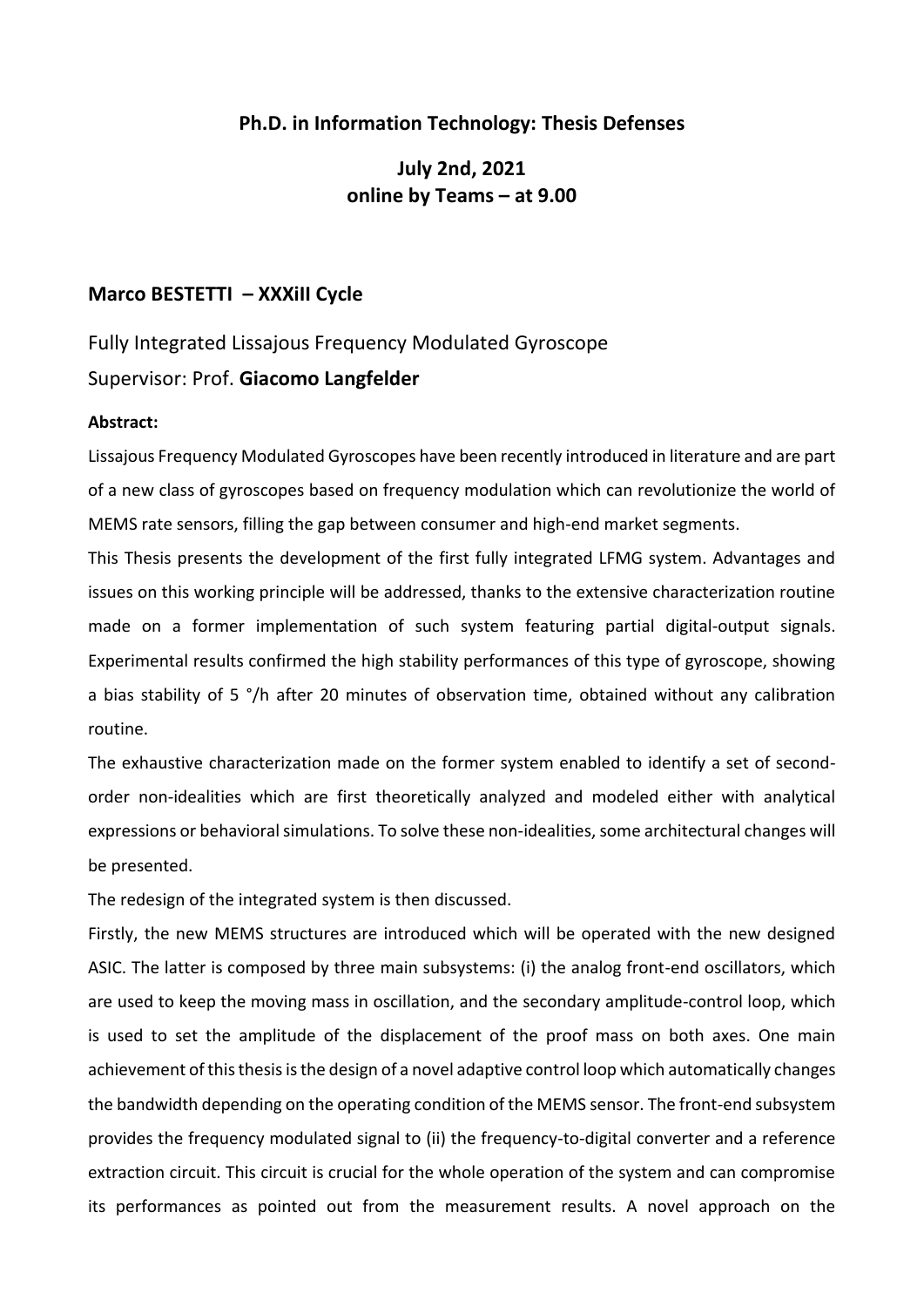implementation of this block will be also presented which solves the issues found on the former version. Finally, (iii) the design of the digital processing unit is addressed, which has the role of filtering the digital signal at the output of the frequency converter and demodulating it with the reference signal on both axes. The ASIC features an SPI interface to receive the configuration of the trimming registers inside the system and to output the 24-bit signals of both channels before the resampling stage and the 24-bit signal at its output. A PCB is then designed to characterize the integrated LFMG system. The ASIC is interfaced with a STM32 microcontroller which sends the output digital signals to the PC. Preliminary measurements on the developed integrated system are finally presented.

## **Marco GADOLA – XXXiII Cycle**

# Navigation-Grade NEMS Gyroscopes Supervisor: Prof. **Giacomo Langfelder**

#### **Abstract:**

During the last two decades, MEMS gyroscopes have spread over countless fields of application thanks to their low cost, footprint and power consumption. The continuous performance growth made this technology appealing also for the high-end markets, dominated by expensive and bulky kind of sensors. The goal of the next few years is to fulfill the requirements of inertial navigation applications, thus being able to rely on inertial sensors only to retrieve the orientation of an object. The aim of the work reported in this Ph.D. thesis is thus to analyse, design and characterize highperformance 3-axis miniaturized gyroscopes with piezoresistive readout that can fulfill the requirements of next-generation applications. The sensors presented in this work are fabricated with the M&NEMS technology by CEA-Leti, a standard MEMS process with few additional process phases, in which is possible to embed thin piezoresistive beams with nanometric cross-section for the mass movement readout. This allows to design high-performance sensors while keeping mass production costs. First, a complete design of several single axis rate sensing devices has been carried out, focusing on the electromechanical structures that allow to improve both noise and stability performances in a sensor footprint of less than 2 mm2. In particular, an innovative sensing lever system for pitch/roll devices is here presented which allows to reach sensitivity levels comparable to those of yaw gyroscopes, a fundamental achievement toward a fully planar 3-axis high